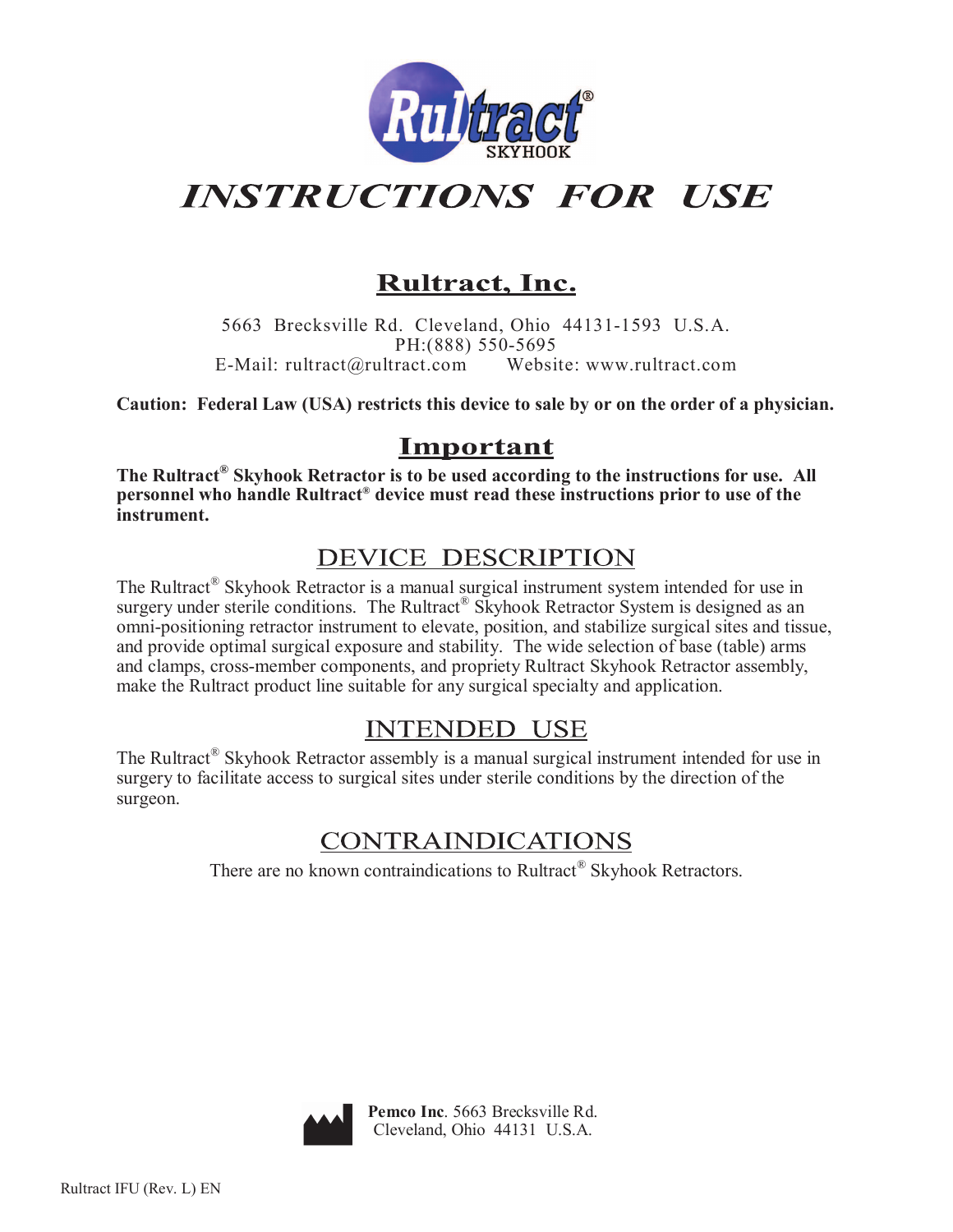# TABLE OF CONTENTS

| <b>INDEX</b>                                                               | Page      |
|----------------------------------------------------------------------------|-----------|
| <b>Precautions / Warnings / Repairs</b>                                    | 03        |
| <b>Operating Room Instructions</b><br>for Use                              | $04 - 07$ |
| <b>Resternotomy Attachments</b><br><b>O R Instructions for Use</b>         | 08-09     |
| <b>O R Table Rail Mounted Clamp</b><br><b>Instructions for Use</b>         | $10 - 13$ |
| <b>Top and Bottom Posts</b><br><b>Instructions for Use</b>                 | 14-20     |
| <b>Extender Bar(s)</b><br><b>Instructions for Use</b>                      | $21 - 23$ |
| <b>Coupler Tube Assembly</b><br><b>Instructions for Use</b>                | 24-25     |
| <b>Cable Replacement Instructions</b>                                      | $26 - 31$ |
| <b>SPD Cleaning Instructions /</b><br><b>Guidelines (Biocompatibility)</b> | 32-37     |
| <b>SPD Sterilization Guidelines</b><br>and Parameters                      | 38        |
| <b>SPD</b> Instructions<br><b>Prepare for Sterilization</b>                | 39-43     |
| <b>Parts List</b>                                                          | 44        |
| <b>Important Service Information</b><br><b>And Warnings</b>                | 45        |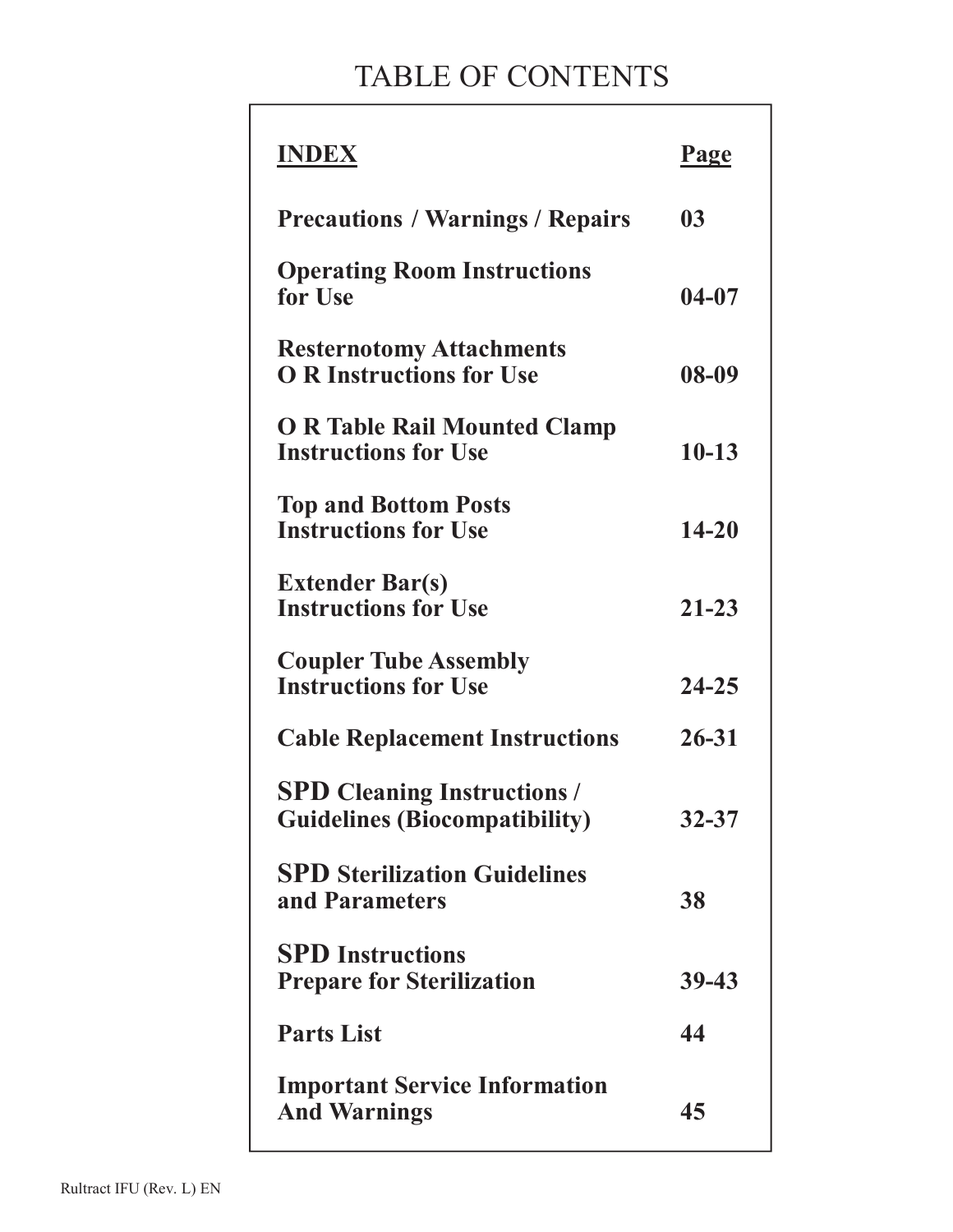#### PRECAUTIONS INDEX

**CAUTION:** Check and tighten all fasteners on the Ratchet/Rake Assembly. Failure to do so may result in components to loosen or disassemble during use (see p. 05).

**CAUTION**: Do not remove retaining Roll Pins  $*(4100P-18)$  and  $**(4100P-16)$ , (see p. 05).

**CAUTION:** Hand tighten Lock Knob and Spool Cap Nut securely (see p. 03).

**CAUTION**: Lock Knob MUST be inserted in a detent for secure placement of accessories (see p. 08, 20, 21 & 22).

CAUTION: All Lock Knobs on Tube Assembly MUST be aligned with a detent and securely tightened in closed position (see p. 23).

**CAUTION:** Improper placement of clamp on table rail over rail mounting bolt will cause misalignment of jaws and prevent secure attachment to table (see p. 12).

**CAUTION:** Disassemble unit prior to cleaning. The spool cap nut must be removed to separate the spool, spool cap, crank handle assembly and gearbox assembly (see page 33 & 34). It is not necessary to remove fasteners or roll pins for proper cleaning and sterilization. Further disassembly may void warranty (see p. 31).

CAUTION: Always allow rake plate to hang freely when winding Cable. The weight of Rake Plate allows for proper alignment of Cable on Spool. Failure to allow the Rake Plate to hang freely may cause the Cable to kink during winding. Leave approximately one to two inches of Cable exposed to prevent flexing of Cable on Cable Guide at insertion site (see p. 30).

CAUTION: Always insert spool cap pin into the groove of the gearbox. Failure to do so may result in disassembly or damage to the unit (see p. 26, 30 &  $33$ ).

CAUTION: Always stabilize the single rake by hand to elevate and expose operative site. Failure to do so may result in rake slipping (see p. 07).

CAUTION: The Dull Tip Sternal Rake Plate is available as an accessory. The exact physiology of the sternum cannot be determined until the chest is opened. Therefore, the requesting institution assumes responsibility of having a Sharp Tip Sternal Rake Plate Assembly available at all times (see p. 06).

#### **WARNINGS INDEX**

#### USING OUTSIDE SERVICE VENDORS TO SERVICE/REPAIR YOUR RULTRACT **RETRACTOR SYSTEM:**

Rultract, Inc. is the ONLY authorized service center in the U.S.A.

Rultract<sup>®</sup> recommends factory service of your Skyhook Retractor System every 12-18 months. Rultract<sup>®</sup> recommends that the cable be changed every 12-18 months depending on frequency of use. Contact Rultract at service@rultract.com or 888-550-5695 to schedule service/repair or with questions concerning routine maintenance and service.

Using outside service vendors to service/repair your Rultract retractor system will release Rultract from all liability associated with the use of the system, void all current warranties, and could put the hospital, operating room staff and patient at risk.

Rultract is the only authorized service center for the Rultract Retractor System. Outside service vendors are not authorized to service or repair the Rultract Retractor System and do not have access to all **Rultract OEM replacement parts.** 

Use only Rultract OEM parts and service as provided at the factory authorized Rultract service center. Failure to do so could put the hospital, operating room staff and patient at risk.

#### **REPLACEMENT**

Rultract recommends replacement of your Rultract Retractor after seven years, depending on usage, when properly maintained.

#### **WARNING:**

Any modification or alteration to a Rultract<sup>®</sup> product by user will void all warranties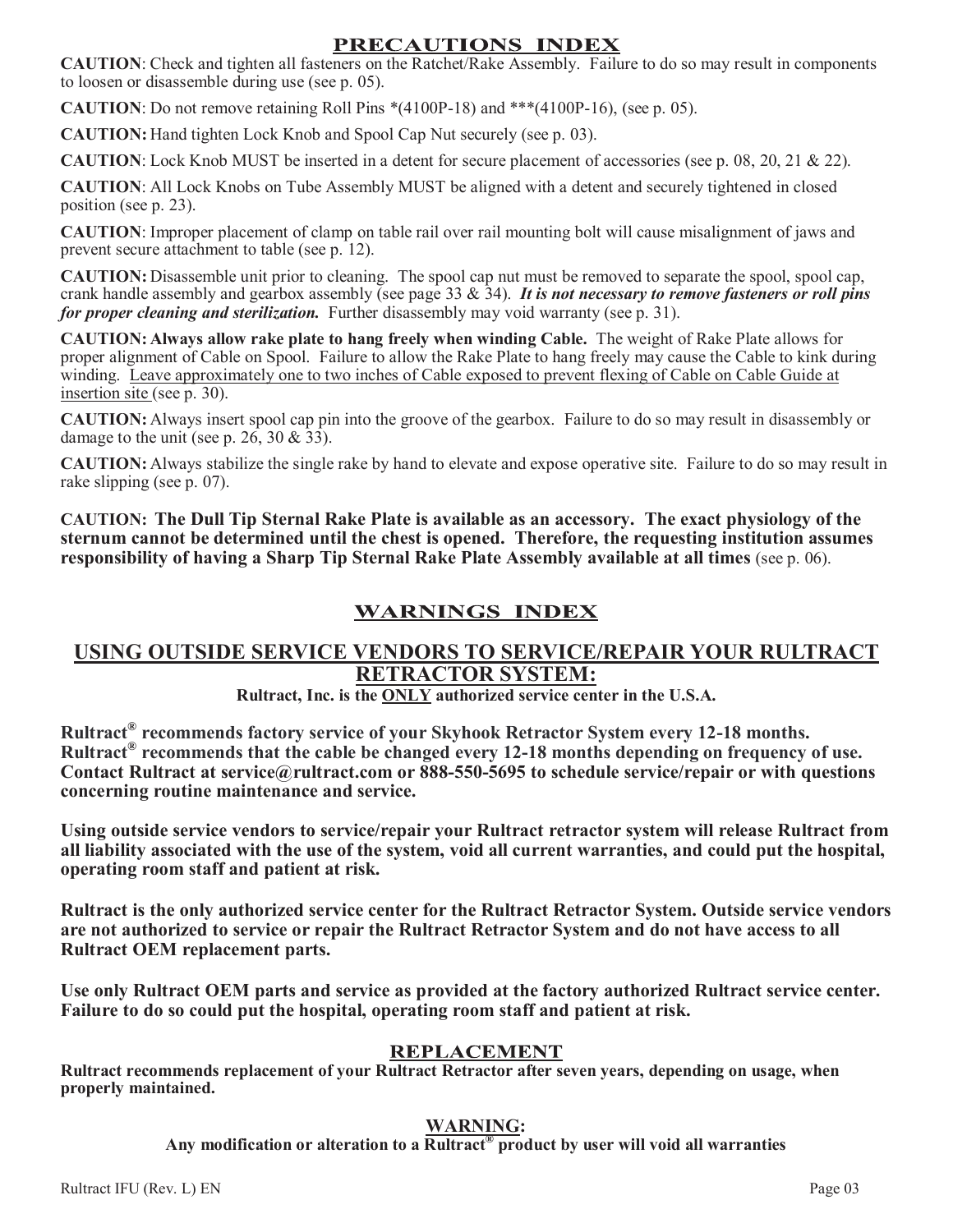## Rultract® Skyhook Retractor Parts List

| Part#         | <b>Part Description</b>                                                 | Part#       | <b>Part Description</b>                                                                 |
|---------------|-------------------------------------------------------------------------|-------------|-----------------------------------------------------------------------------------------|
| 4100-IMR-6    | Ratchet/Rake Assembly with Snap Clip                                    | 4100-59-07  | Coupler Assembly                                                                        |
| 4100-IMR-41   | Ratchet Assembly with Snap Clip                                         | 4100-59-07B | Coupler Bar                                                                             |
| 4100-02       | Rake Plate Clamp                                                        | 4100-59-08  | Coupler Assembly                                                                        |
| 4100-341P     | Snap Clip Pack w/ Cable                                                 | 4100-59-08B | Coupler Bar                                                                             |
| 4100-03A      | Cable Set Screw                                                         | 4100-59-11  | Coupler Assembly                                                                        |
| 4100-04       | Ratchet Shaft                                                           | 4100-59-11B | Coupler Bar                                                                             |
| 4100-06A      | Take Up Spool                                                           | 4100-59-03  | Coupler Tube Assembly                                                                   |
| 4100-07B      | Gearbox                                                                 | 4100-60     | Minimally Invasive Rake Set                                                             |
| 4100-08       | One Piece Post                                                          | 4100-60A    | Minimally Invasive Rake                                                                 |
| 4100-11       | Crank Arm                                                               | 4100-60B    | Minimally Invasive Rake                                                                 |
| 4100-12       | Sternal Rake, Sharp Tip                                                 | 4100-60C    | Minimally Invasive Rake                                                                 |
| 4100-12D      | Sternal Rake, Dull Tip                                                  | 4100-60D    | Minimally Invasive Rake                                                                 |
| 4100-12R      | Sternal Ring Rake, Sharp Tip                                            | 4100-60AS   | Pediatric Rake                                                                          |
| 4100-12RD     | Sternal Ring Rake, Dull Tip                                             | 4100-60P-01 | Pediatric Rake                                                                          |
| 4100-15       | Spool Cap Nut                                                           | 4100-60P-02 | Pediatric Rake                                                                          |
| 4100-15A      | Spool Cap                                                               | 4100-60P-03 | Pediatric Rake                                                                          |
| 4100-17       | Crank Handle Sleeve                                                     | 4100-60P-04 | Pediatric Rake                                                                          |
| 4100-18       | Crank Handle Screw                                                      | 4100-60P-05 | Pediatric Rake                                                                          |
| 4100-19       | Cable Access Plate                                                      | 4100-60P-06 | Pediatric Rake                                                                          |
| 4100-20       | Cable                                                                   | 4100-70     | Xiphoid Rake                                                                            |
| 4100-20SP     | Cable Replacement Single Pack                                           | 4100-71     | Xiphoid Rake                                                                            |
| 4100-20P      | Cable Replacement 3 Pack                                                | 4100-72     | Xiphoid Rake                                                                            |
| 4100-28C      | Square Tip Double Bend Bottom Post                                      | 4100-73     | Xiphoid Rake                                                                            |
| 4100-28CP     | Square Tip Offset Bottom Post                                           | 4100-74     | Xiphoid Rake                                                                            |
| 4100-28CS     | Spline Tip Double Bend Bottom Post                                      | 4100-75     | Xiphoid Rake                                                                            |
| 4100-32A      | Square Top Post, Standard Length                                        | 4100-77L    | Sternal Rake, Large                                                                     |
| 4100-32AL     | Square Top Post, Extended Length                                        | 4100-77M    | Sternal Rake, Medium                                                                    |
| 4100-32ALS    | Spline Top Post, Extended Length                                        | 4100-77S    | Sternal Rake, Small                                                                     |
| 4100-32AP     | Square Offset Top Post                                                  | 4100P-05    | Ratchet Cover Plate Screw                                                               |
| 4100-32AS     | Spline Top Post, Standard Length                                        | 4100P-08    | Crank Arm Screw                                                                         |
| 4100-32AST    | Spline Tilting Top Post                                                 | 4100P-11    | Cable Access Plate Screw                                                                |
| 4100-32AT     | Square Tilting Top Post                                                 | 4100P-12    | Large Allen Wrench                                                                      |
| 4100-32C      | Square Tip Bottom Post with Collar (Round Base)                         | 4100P-13    | Small Allen Wrench                                                                      |
| 4100-32CS     | Spline Tip Bottom Post with Collar (Square Base)                        | 4100P-25    | Rotating Extender Bar Spring                                                            |
| 4100-32ST-06A | Knob Assembly                                                           | 4100P-26    | Tilting Post Spring                                                                     |
| 4100-33       | Rake Clamp Screw                                                        | 4110        | Round Base Combination Clamp                                                            |
| 4100-33P      | Rake Clamp Screw Pack                                                   | 4110-03A    | Cross Handle Assembly                                                                   |
| 4100-39R      | Riser Extender Bar with Cross Square                                    | 4110-04A    | Wing Handle Assembly                                                                    |
| 4100-39S      | Extender Bar with Cross Square                                          | 4110-17     | Lower Jaw Assembly                                                                      |
| 4100-39TS     | Rotating Extender Bar with Cross Square                                 | 4110P-05    | Clamp Spring                                                                            |
| 4100-39TS-07A | Knob Assembly                                                           | 4110P-12    | Handle Retaining Screw                                                                  |
| 4100-50       | Gearbox Assembly                                                        | 4110P-14    | Combination Clamp Spring (2019 and newer)                                               |
| 4100-51       | Spool Cap Assembly                                                      | 4110P-15    | Combination Clamp Shoulder Bolt                                                         |
| 4100-52       | Sternal Rake Plate Assembly, Sharp Tip                                  | 4110S       | Square Base Combination Clamp                                                           |
| 4100-52D      | Sternal Rake Plate Assembly, Dull Tip                                   | 4150        | Square Tip, Double Bend Post/Clamp, Scrub Applied                                       |
| 4100-52RDH    | Lift Spreader Plate Assembly, Hook                                      | 4150S       | Spline Tip, Double Bend Post/Clamp, Scrub Applied                                       |
| 4100-52RDL    | Lift Spreader Plate Assembly, Large                                     | 4160        | Square Tip, Double Bend Post/Clamp, Circulator Applied                                  |
| 4100-52RDM    | Lift Spreader Plate Assembly, Medium                                    | 4160-09A    | 5 Point Handle Assembly 10-TPI                                                          |
| 4100-52RDS    |                                                                         | 4160-09B    |                                                                                         |
| 4100-53       | Lift Spreader Plate Assembly, Small<br>Crank Handle Assembly with Shaft | 4160S       | 5 Point Handle Assembly 8-TPI<br>Spline Tip, Double Bend Post/Clamp, Circulator Applied |
| 4100-54       | Ratchet Cover Plate Assembly                                            |             |                                                                                         |
|               |                                                                         |             |                                                                                         |

Rultract Inc. 5663 Brecksville Rd. Cleveland, Ohio 44131 U.S.A. Email: rultract@rultract.com Website: www.rultract.com